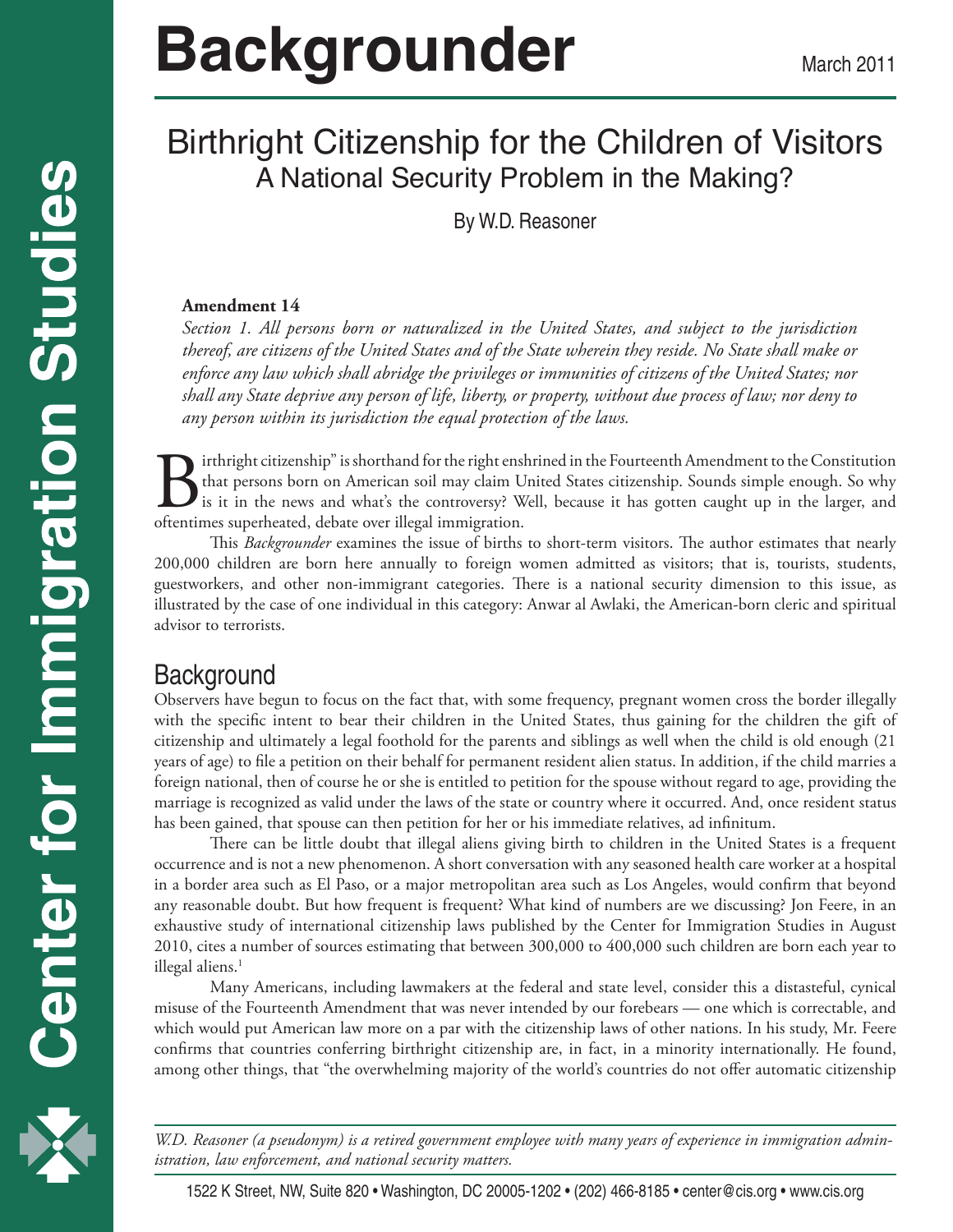to everyone born within their borders. Over the past few decades, many countries that once did so — including Australia, Ireland, India, New Zealand, the United Kingdom, Malta, and the Dominican Republic — have repealed those policies. Other countries are considering changes."2

While at first blush, changing the status quo would appear to require a constitutional amendment, a number of legal scholars disagree, concluding that nothing in the plain language of the amendment requires the present, expansive interpretation of birthright citizenship, and noting that the peculiar phrase in Section 1 referring to persons who are "subject to the jurisdiction thereof…" would in fact seem to imply otherwise. Taking their cue from this, for more than 15 years various senators and members of Congress have periodically and unsuccessfully attempted to pass legislation clarifying the reach of the Amendment to exclude children unless they are born of United States citizens or resident aliens.

The failure of these measures to gain traction has contributed to the public's reservoir of anger about the unwillingness or inability of the federal government to enact common-sense laws over matters of citizenship and border control, subjects that are fundamental expressions of our sovereignty and national identity. In reaction, state lawmakers — especially but not exclusively those in border states — have given vent to their deepseated frustration through passage of illegal immigration control-related statutes, the most controversial being those in Arizona. However, lawmakers in five states have taken the next step and announced that they have introduced measures in their respective legislatures that would narrowly define citizenship. According to media reports, in doing so, they hope to force the matter into the judiciary and ultimately obtain review by the Supreme Court.<sup>3</sup> In coverage of the announcement, the *Washington Post* stated, "civil rights groups denounced the move and said it was motivated by thinly disguised racism against Latino immigrants,"4 and the *Los Angeles Times* quickly weighed in, editorializing that the measures were motivated by "a simple and pernicious premise: that children born in this country aren't citizens if their parents are illegal immigrants;" that they "muddy the legal waters in service of a mean-spirited campaign against the children of illegal immigrants;" and, finally, that they constitute "hysteria against 'anchor babies.'"5

It should be no surprise that the reaction to the lawmakers' announcement was itself mean-spirited given today's poisonous public climate. But questions of what it means to be an American citizen cut to the

heart of our democracy and deserve to be treated with gravitas, candor, and serious discussion, and those bold or resolute enough to raise those questions deserve better than to be the subject of ad hominem attacks on their motives and character.

## More than Illegal Border Crossers

As is evident, much of the current and past controversy about birthright citizenship revolves around illegal aliens giving birth to children on American soil with the intent to impart citizenship. It is equally evident that there are any number of interest groups with varying "constituencies" who are anxious to bury any possibility of open dialogue about the subject. Yet, if anything, the discourse doesn't go far enough, because it misses half of the point. We should be asking why a child born to two non-immigrant parents who are in our country legally for a temporary period, and who have no inherent allegiance or substantial ties to this country, should receive U.S. citizenship.

Not unexpectedly, there is no system in place to track births in the United States of children born to undocumented or even non-immigrant parents.<sup>6</sup> With regard to non-immigrants, though, one might be able to come up with a rough estimate using available numbers. The Department of Homeland Security (DHS) Office of Immigration Statistics (OIS) informs us that in 2009, the last full year for which we have figures, there were 163 million admissions of non-immigrant aliens into the United States.7 Nor was 2009 an anomalous year. OIS reported the 2008 non-immigrant admissions figure as being even higher: 175 million.<sup>8</sup>

However, to arrive at a reasonably credible gauge of children born in 2009 of non-immigrant parents, it is necessary to break the figures down further. Fortunately, OIS assists us by grouping non-immigrants who have been admitted into two sets: those admitted using the Form I-94 Arrival/Departure Record, and those admitted from the contiguous countries of Canada or Mexico without the I-94. Let's take a look at those numbers.

## Non-Immigrant I-94 Admissions

OIS further subdivides I-94 non-immigrant admissions into three broad categories*: non-resident*, *short-term resident*, and *expected long-term resident.* Use of the word "resident" in each of these categories should not be construed to mean "lawful permanent resident alien of the United States (LPRA)." The categories are intended only by OIS as a convenient short-hand for describing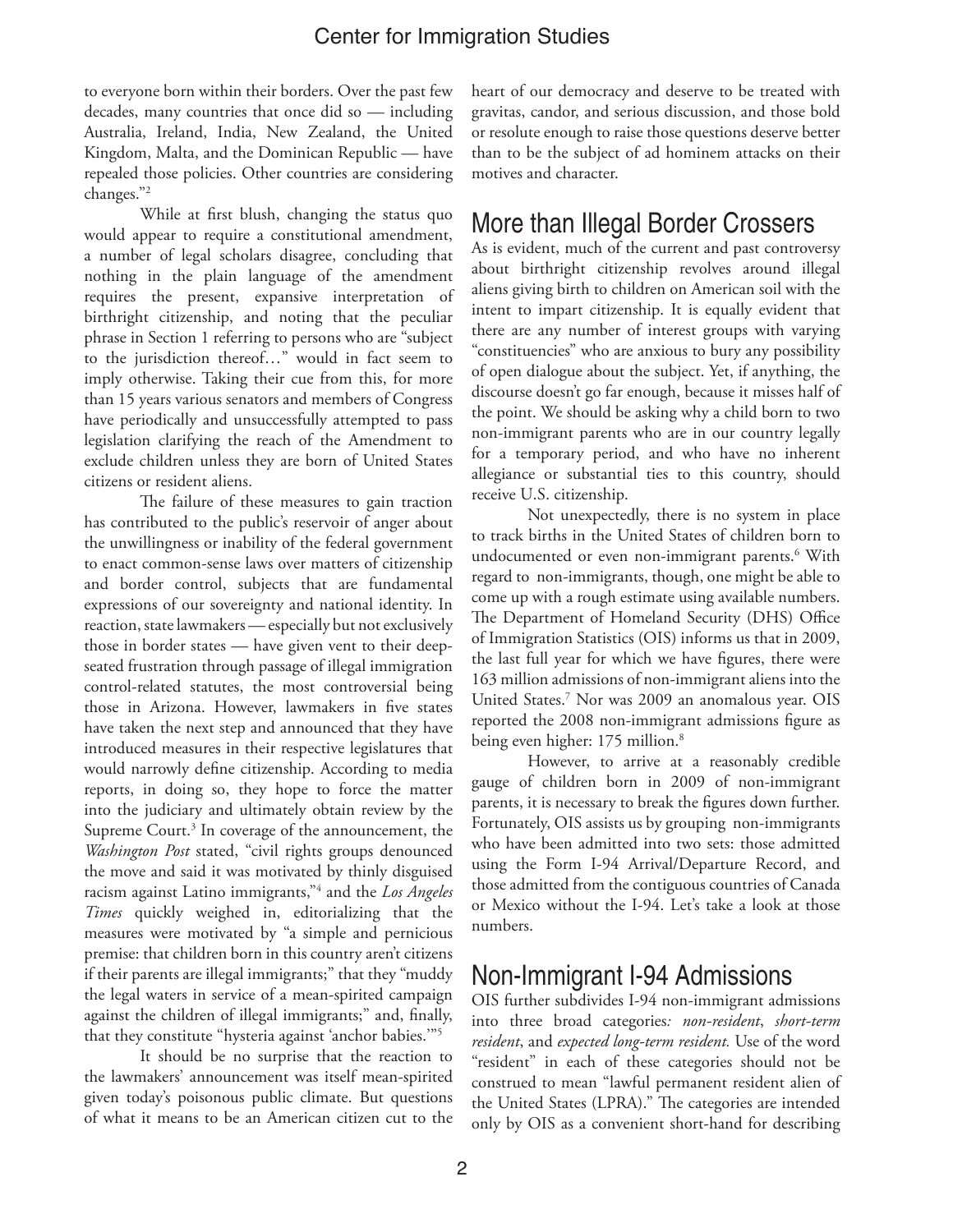the relative length of expected stay for each group of non-immigrants, none of whom have the right to remain in the United States to live and work indefinitely except the "expected long-term resident" category, as it consists of non-immigrants, such as fiancés, who are usually permitted to adjust to LPRA status after admission. For this reason it is not particularly useful for our discussion and will be dropped, though the other two I-94 categories are of significant interest.

The "non-resident" non-immigrant category generally consists of visitors for business or pleasure (tourists) who are normally authorized to remain no longer than six months, although they may apply for extensions to remain an additional period of time. Due to the relative brevity of stay, childbirths among this category might be relatively low, but the raw admission numbers are extremely large.

The "short-term resident" non-immigrant category includes trainees, students, exchange visitors, treaty traders and investors, intra-company transferees, and other classes of non-immigrants who are likely to be in the United States for a longer period and thus may be more likely to give birth to a child while physically present inside our borders.

In calculating possible numbers of children born in the United States to non-immigrants, it is important to attempt to hone the figures in a meaningful way, most obviously by gender and by principal child-bearing years (ages 18 to 34 are used here, based on the breakdowns of collected DHS data, even though the Census bureau uses the larger 15-44 age range for its definition of childbearing age), but also by the visitor's likely duration of stay, which is an indicator of opportunity, and also a variable that OIS has attempted to track, giving us some further empirical basis for our calculations.

**Non-Resident Non-Immigrants.** OIS reports that there were 9,632,013 admissions in this category related solely to persons aged 18-34 in 2009.<sup>9</sup> OIS also reports that 47.3 percent of the *total* "non-resident" nonimmigrant admissions were women. If the percentage holds true for the specified age group, then we arrive at an estimated figure of 4,555,942 female admissions for that non-immigrant category in calendar year 2009. For the purposes of this analysis, we focus on visitors for pleasure, who comprise 85.4 percent of admissions, and set aside business visitors and those who are merely transiting U.S. airports. This leaves us with an estimated 3,890,774 female tourists of child-bearing age annually.

How do we know how many of these visitors are likely to remain in the United States long enough to

have a child? The United States currently lacks a formal exit recording system that would provide firm data, but in the past DHS did attempt to collect the I-94 arrival/ departure forms and analyze the travel patterns of temporary visitors.10 One such analysis was published in 2005, and serves as the basis for some of our estimates.<sup>11</sup>

According to this report, most foreign tourists stay for a brief period of about two weeks or less, but a significant number stay longer. The average regular tourist visit is 48 days, with 8 percent staying more than six months. From the OIS departure data, we estimate that about 20 percent of tourists are here for three months or longer, a time period that would provide the opportunity for a pregnant visitor to give birth and recover.<sup>12</sup> Applying this percentage to our total population of younger adult female tourists, that suggests that annually about 780,000 women are legally present visiting here long enough to have a child.

How do we take the next step and reasonably calculate what percentage of these women might in fact give birth? One way is to look at the fertility of recently arrived foreign-born women. According to U.S. Census data, in 2009, 5 percent of all foreign-born women aged 18 to 35 who arrived within the last year reported giving birth during the year.<sup>13</sup> If we apply this fertility rate to the tourist population, we find that there could be as many as 39,000 births annually to women who have arrived as tourists.

**Short-Term Resident Non-Immigrants.** There were 2,006,385 admissions in this category related to persons aged 18-34, and OIS reports that 38.4 percent of the total of "short-term resident" non-immigrant admissions were women. Using the same methodology as was used above with "non-resident" non-immigrants, we derive an estimated figure of 770,452 admissions of women in the specified age range in calendar year 2009. As before, we want to focus on those who tend to remain in the United States longer, so we will set aside news media representatives and those who arrive as visitors of "extraordinary ability" like artists, entertainers, athletes, and their entourages, because according to departure records, visitors in these categories tend to make shorter visits. These comprise 5 percent of short-term resident admissions, so we will reduce the figure above to 732,000.

By definition, virtually all of these visitors are able to stay for long visits. However, the number of admissions is not the same as the number of individuals; some may come and go several times during the year. The average length of time before departure (and usually return) is six months at a time, meaning the average visitor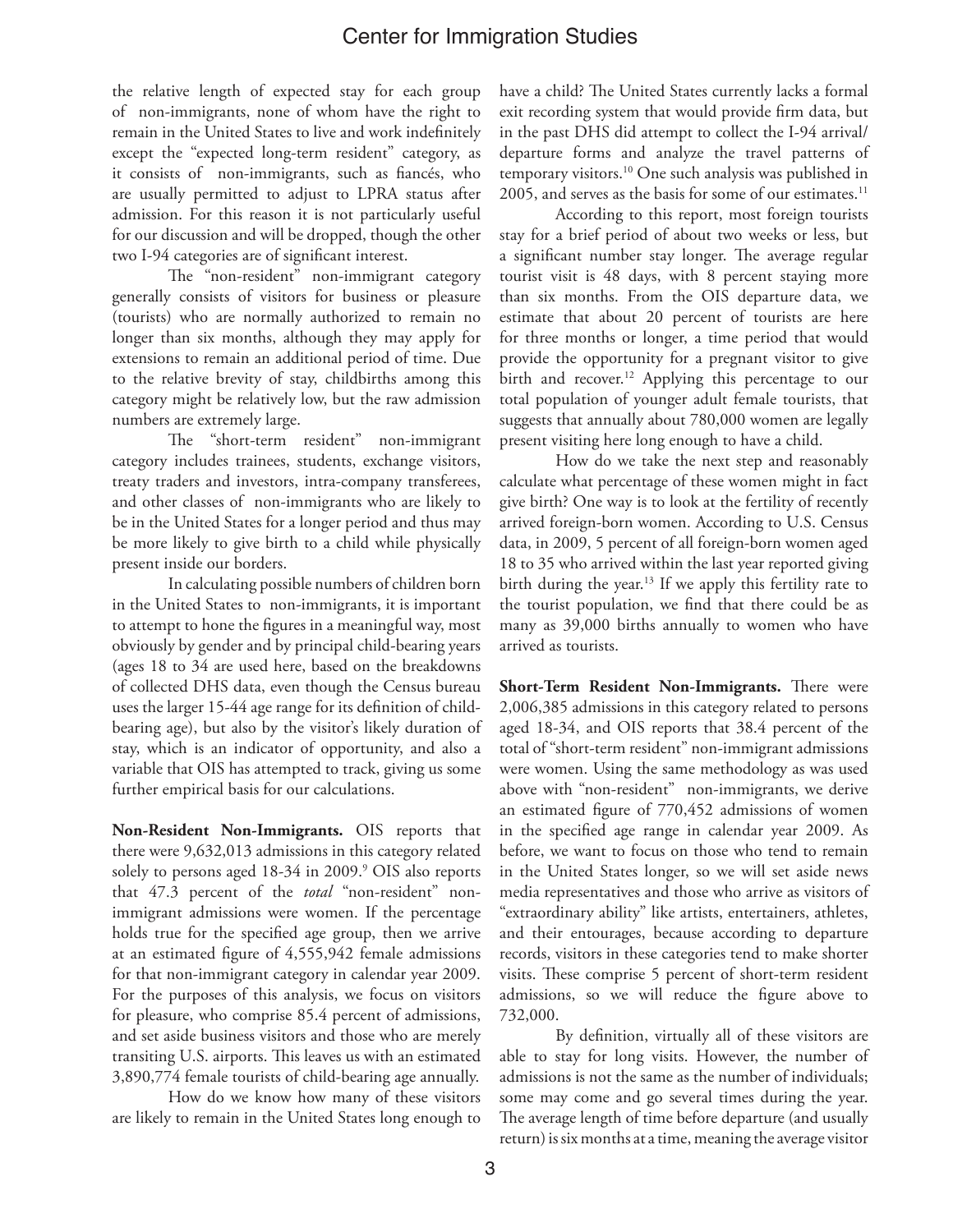in this category would have two admissions per year. We therefore estimate that the number of individual visitors is somewhere close to half the number of admissions. This would put the estimated population of short-term resident women of child-bearing age at 366,000. Using the birth rate for recently arrived foreign-born women of 5 percent, this would mean that 18,300 children might have accrued U.S. citizenship at birth for this nonimmigrant subset.

Another way to estimate the number of annual births to this group is to apply the birth rate for recently arrived foreign-born women to the DHS estimates of the stock short-term resident population.<sup>14</sup> Using this method, we find that there are an estimated 1,180,000 resident non-immigrants aged 18-34, of whom 43 percent are estimated to be women, leaving a potential child-bearing population of 507,400. Using our estimated fertility rate, that would suggest births to this population of about 25,370 per year. But we are not yet done with our calculations.

## Non-Immigrants without I-94s

According to the Congressional Budget Office,

"The total number of [non-immigrant] admissions in 2009 includes roughly 126 million admissions of Canadians and Mexicans who could enter the United States without a visa and who did not have to fill out an Arrival/Departure Record (an I-94 form) when they entered. That figure includes Canadian nationals traveling for business or tourism and certain Mexican nationals with Border Crossing Cards. (Because there is no form to count, DHS estimates the number of those types of legal temporary admissions to the United States on the basis of its workload.)"15

Those 126 million admissions constitute a substantial number of aliens with direct access to the United States by means of one of the many northern and southern land ports of entry, particularly for those with a predisposition to give birth to their child inside our borders.

Once again we must recognize that admissions don't equal persons, and that border proximity facilitates multiple departures and returns within the same calendar year, although those facts cut in both directions where our northern and southern border neighbors are concerned. For example, a woman with a bordercrossing card may routinely enter and depart from the United States even while pregnant — and then return at the critical moment to give birth to the child inside the United States.

In addition, there are factors that might make it more or less likely that certain visitors would seek to have a child in the United States. For example, we believe that women from Canada would be less likely to travel to the United States to have a child, because the cost of the birth would not be covered by Canada's health care system, and because U.S. citizenship is not generally perceived to offer any additional advantages or privileges. In contrast, it is well established that Mexican women who live in the border region can and do frequently cross into the United States for the purpose of giving birth, for a variety of reasons: because it is widely perceived that the U.S. health care facilities are superior; because it is widely understood that in most U.S. hospitals indigent women are not expected to pay for delivery expenses and will receive social services such as pre-natal care, baby formula, and other support; or because of the perceived advantages of U.S. citizenship for the child.

So, for the purposes of this analysis, our population of interest is the population of Mexican Border Crossing Card holders. The exact number of card holders is not known, but it is estimated to number about nine million.16 To arrive at the female population of child-bearing age, it seems reasonable to adopt the age (29.6 percent) and gender (47.3 percent) parameters pertaining to the previously described "non-resident" category of non-immigrant admissions because Mexican border crossers are fundamentally visitors for business or pleasure; they simply haven't been required to tender a Form I-94 in order to gain entry. Using that logic, we reach an estimate of 1.26 million women in the principal child-bearing ages who have been issued a Border Crossing Card.

It also remains relevant to apply a fertility rate against the overall number of estimated entrants, so again using the average fertility rate for recently arrived Mexican women in the United States of 10.7 percent,<sup>17</sup> we arrive at the figure of 134,820 potential birthright citizen children being born to Mexican border crossers each year

## Projected Totals

Table 1 reflects the potential number of children born to the three categories of non-immigrants outlined above for 2009 admissions.

In the context of our overall population, 192,100 children born to non-immigrant entrants in a single year may not seem overly large, but it must be added to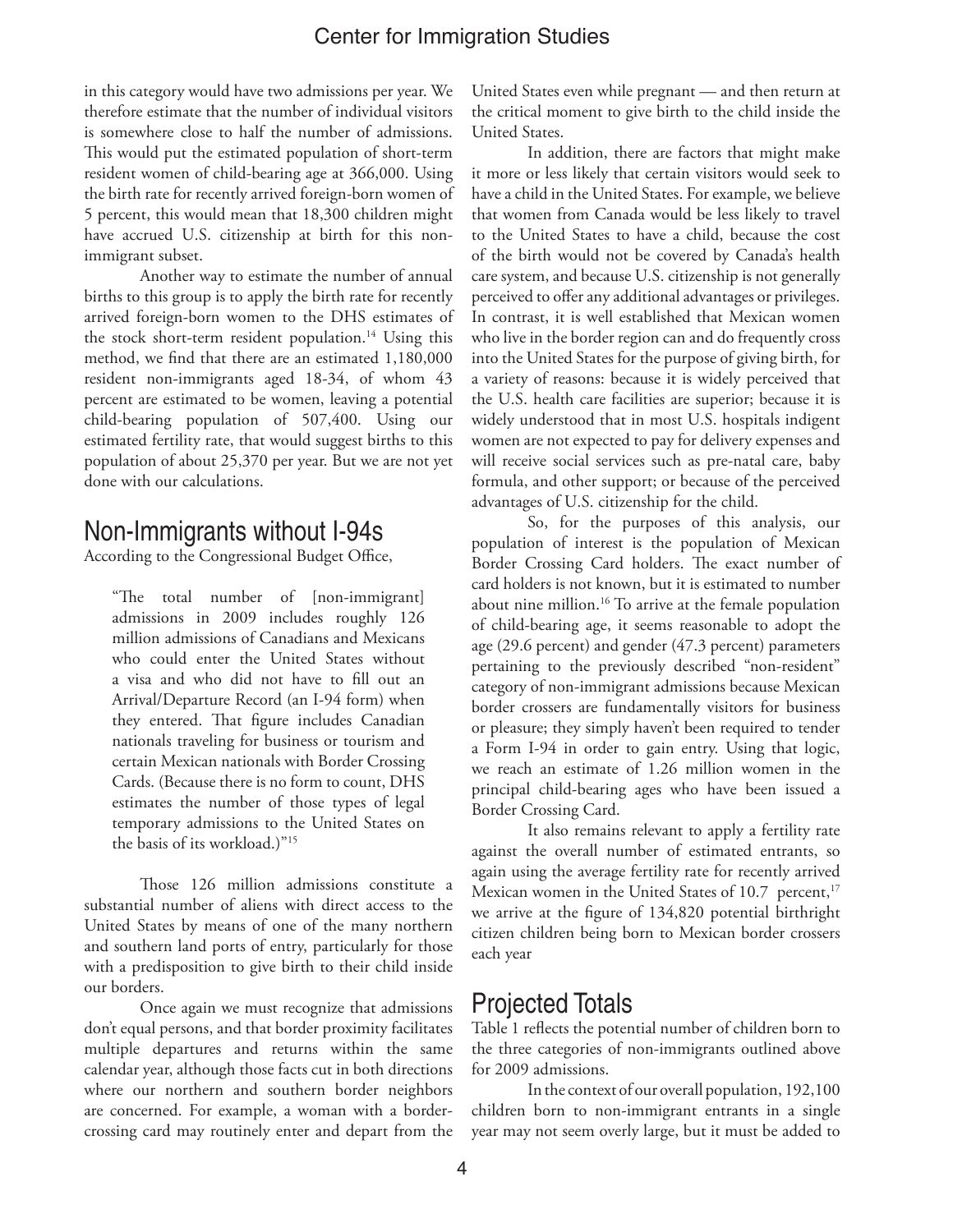the estimated number of children born of illegal aliens (300,000-400,000) yearly. And the question of whether children born in the United States of foreign students, tourists, exchange visitors, and casual border crossers should have bestowed on them so freely and casually the gift of citizenship, with all its attendant rights and privileges, is not simply an intellectual-cum-statistical exercise.

# The National Security Perspective

Real consequences can attach to birthright citizenship. By way of example, Anwar al Awlaki, the "fiery American cleric in Yemen," as he is often described by the media and pundits, is a product of our current lax birthright birthright citizenship rules, even though he is clearly antagonistic to Western standards generally, and to the United Sttes particularly, and has no interest in his citizenship-by-birthright, except perhaps as a tool to be used against us. Al Awlaki was born April 22, 1971, in Las Cruces, N.M., of non-immigrant Yemeni parents while his father was studying in the United States as a foreign student. He left the United States to go to Yemen with his parents when they returned, but he reentered the United States later, using his identity as an American citizen, to pursue his own studies before deciding to go back again to Yemen.

 Those who follow such matters may recall that al-Awlaki acted as a spiritual advisor to three of the 9/11 hijackers; was in communication with Nidal Malik Hassan, the Army major who later went on a killing spree at Ft. Hood, Texas; counseled the "Christmas Day Underwear Bomber," Umar Farouk Abdulmutallab, who attempted to blow up an aircraft before landing in Detroit; and served as inspiration for Faisal Shahzad, perpetrator of the failed 2010 Times Square car bombing

attempt.<sup>18</sup> In the most recent episode of the ongoing saga, al Awlaki has been arrested, tried, convicted, and sentenced to 10 years in prison in Yemen, which cooperates with the United States in the war on terror. A large part of al Awlaki's undoing, if it can be called that, is attributable to his decision to take on a public persona and put his anger, contempt, and hatred for all things American on display for everyone to see, with the intention of influencing potential followers to a path of violent action — something he clearly was successful at doing.

But it is easy to envision an entirely different and chilling scenario. Imagine a young man born in the United States of non-immigrant parents and taken away at a very early age, reared in Waziristan, educated in Islamist madrassas and trained in the fundamentals of terror at one of the many camps in Southwestern Asia; someone who has flown under the radar of U.S. and foreign intelligence agencies and is therefore unknown to them. He would be entitled to walk into any American embassy or consulate worldwide, bearing a certified copy of his birth certificate and apply for — indeed, demand — a U.S. passport. That passport would entitle him to enter and reside in the United States whenever and wherever he chose, secretly harboring his hatred, an unknown sleeper agent of al Qaeda or any of the other multitude of terrorist organizations with an anti-Western bias and a violent anti-American agenda, waiting for the call to arms.

Nor is the potential damage limited only to the American homeland. A U.S. passport is the gold standard for would-be international terrorists, giving them ready access to virtually any country on earth where they may elect to set up operations — say against American diplomats, corporate interests, or even tourists.

| Table T. Estimated Births to Foreign Visitors (Non-Immigrants), 2009 |                                     |                   |                                                   |
|----------------------------------------------------------------------|-------------------------------------|-------------------|---------------------------------------------------|
| <b>Non-Immigrant Category</b>                                        | Female<br>Admissions,<br>Ages 18-34 | Fertility<br>Rate | <b>Total</b><br><b>Estimated</b><br><b>Births</b> |
| Short-Term Non-residents (Tourists)                                  | 780,000                             | 5.0 $%$           | 39,000                                            |
| Short-Term Residents (Students,<br>Guestworkers, etc.)               | 366,000                             | 5.0 $%$           | 18,300-<br>25,400                                 |
| <b>Border Crossing Card Visitors</b>                                 | 1,260,000                           | $10.7\%$          | 134,800                                           |
| <b>Total</b>                                                         | 2,406,000                           |                   | 192,100-<br>199,200                               |

Table 1. Estimated Births to Foreign Visitors (Non-Immigrants), 2009

What is more, it is entirely likely that such individuals would be dual nationals and thus carry with them two legitimate passports (in addition to any they may have acquired of a false or fraudulent nature). Selective use of those passports in passing through different countries makes it exceedingly difficult for U.S. and allied intelligence, military, or border security agencies to track such persons' global travels and thus put them on the radar, because they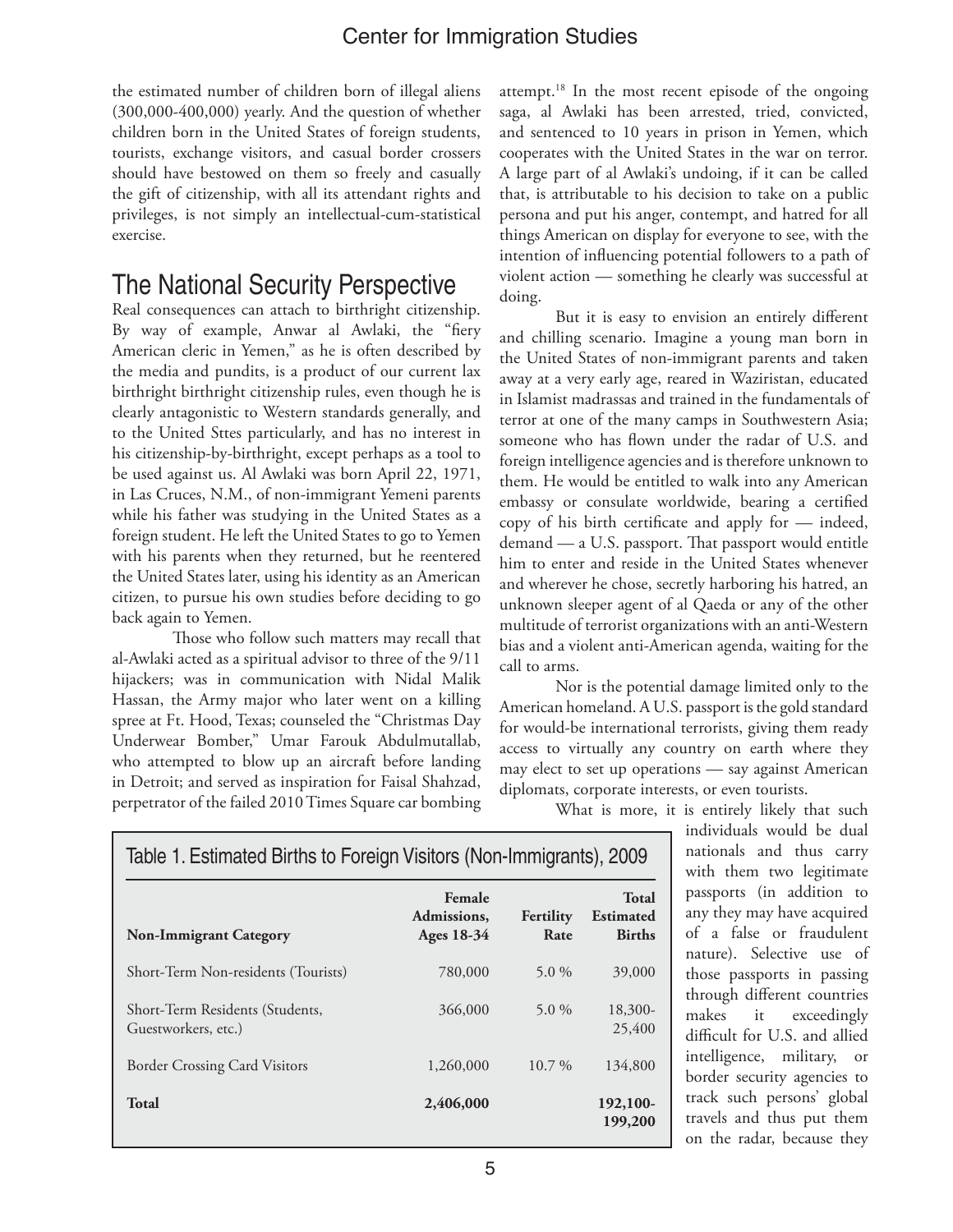will go out of their way to keep the U.S. passport clean of visas or entry and exit stamps from countries which would act as a red flag and cause further examination of the person's travels, background or views.

## **Conclusion**

The scenarios described immediately above may seem fanciful, but they are not. Incognito travel is the lifeblood of international terrorist organizations, and passports and visas and the use of nationality as a means of misdirection are prime weapons of those organizations, as has been investigated and reported by the staff of the 9/11 Commission.<sup>19</sup>

Anwar al Awlaki is a sobering reminder of the dangers that reach out to find us in a world fraught with asymmetrical perils and rampant anti-Americanism. He is the viper who nested in the bosom of our nationality, and who turned on us with uncommon rabidity.

It would be easy to dismiss the threat by pointing to the likely predominant ethnic and national background of a birthright child's parents — quite possibly Hispanic, quite possibly Mexican or Canadian — and to assert therefore that the chance that such a child will become a terrorist is small. Doing so would be dangerous and fundamentally inaccurate. Al Qaeda, the Taliban, and other international terrorist organizations actively proselytize and recruit across all racial, ethnic, religious, economic, and nationality divides. It is in their interest to do so. One need only consider the cases of John Walker Lindh and Jose Padilla, among others, to recognize their skill in winning converts among the disaffected.

Whatever the number of birthright children born

each year of undocumented immigrants, border crossers, and nonimmigrant visitors, we must ask ourselves: is it reasonable to assume that those individuals will share our societal values or our worldview, or appreciate the accident of birth that accords them the right to come and go through American borders and among American communities as they choose, as "one of us"? Or is doing so an example of American hubris and naiveté of the worst sort, one which may come back to bite us in the long run? And if so, will we then mistakenly view the terrorist acts and attempts committed by such persons to be "homegrown" when they were absolutely avoidable?

While such extreme examples as al Awlaki may be rare, we should remember that it only took 19 fanatics bent on mass murder to instigate two wars and to fundamentally alter American domestic security, foreign policy — even our notion of ourselves as a society.

It would be easy, but mistaken, to cast the debate about the benefits and deficits of all-inclusive birthright citizenship, or its consequences, in partisan terms and ascribe the narrow view to conservatives and "the right." Harry Reid, Democratic Leader of the Senate, was one of those to previously introduce legislation to limit citizenship. And who could have imagined a circumstance in which the Obama presidency would be the first administration known to sign a presidential finding authorizing the targeted killing of a U.S. citizen?

In an open and honest discussion we as a society should begin by asking ourselves, do we as Americans undervalue our own citizenship by giving it away so freely, and is the generosity of spirit with which we have chosen to interpret the Fourteenth Amendment truly in our national interest and security? This is a conversation that deserves to be held — soon — without rhetoric, devoid of vitriol, and with more light than heat.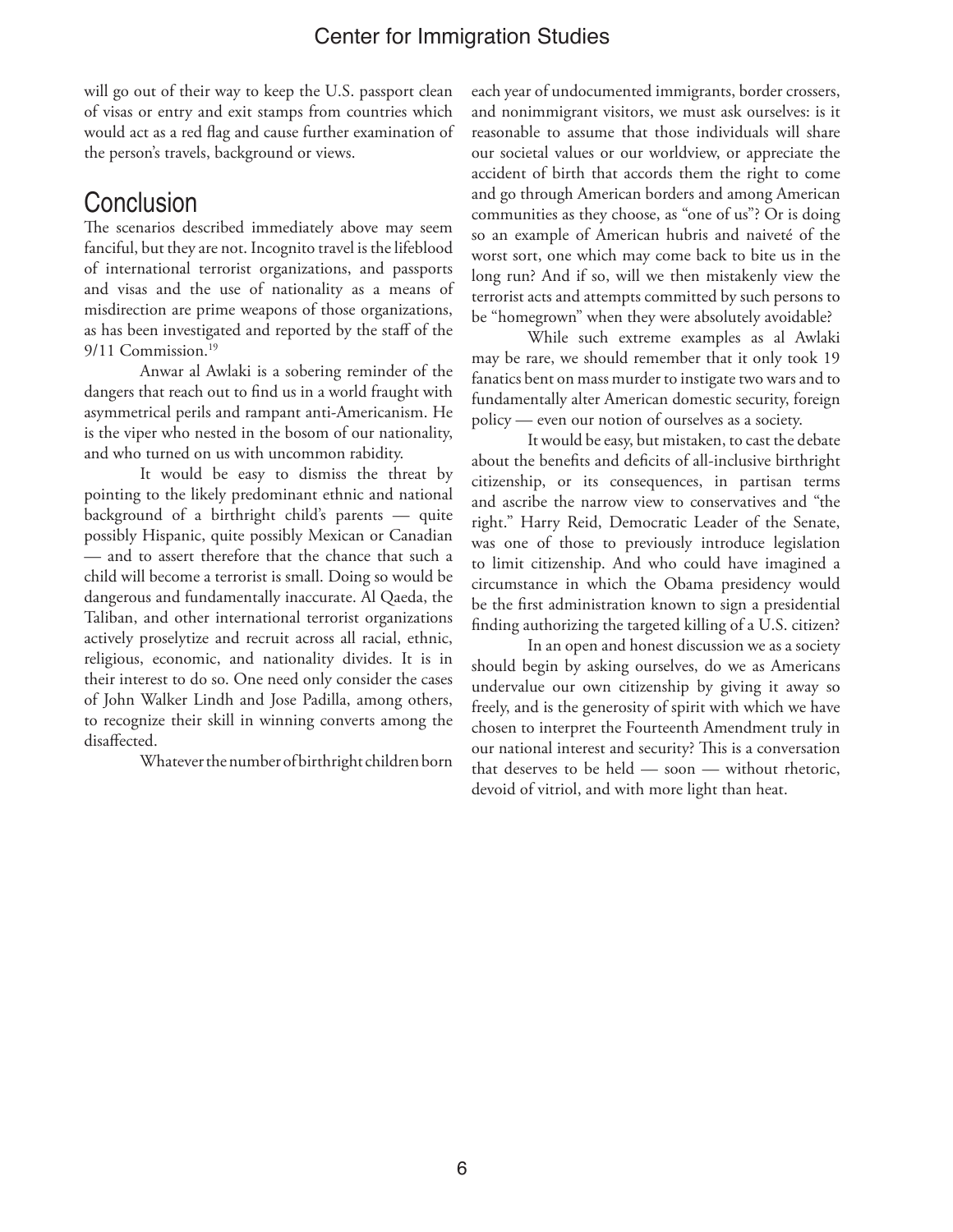# End Notes

<sup>1</sup> Jon Feere, "Birthright Citizenship in the United States: A Global Comparison," Center for Immigration Studies *Backgrounder*, August 2010, www.cis.org/birthrightcitizenship.

#### 2 *Ibid.*

3 Julia Preston, "State Legislators Target Birthright Citizenship with New Laws," *The New York Times*, January 6, 2011, www.nytimes.com/2011/01/06/us/06immig.html?\_ r=1&ref=politics.

4 Shakar Vedantam, "State lawmakers taking aim at amendment granting birthright citizenship," *The Washington Post*, January 5, 2011, www.washingtonpost.com/wpdyn/content/article/2011/01/05/AR2011010503134. html?hpid=topnews.

5 Editorial, "Tampering with Citizenship," *Los Angeles Times*, January 13, 2011, www.latimes.com/news/opinion/ editorials/la-ed-citizen-20110113,0,5847728.story.

6 This would seem to be a ripe area of exploration for statisticians and demographers, although the methodology for achieving an accurate result is unclear.

7 Randall Monger and Macreadie Barr, **"**Nonimmigrant Admissions to the United States: 2009*,"* DHS Office of Immigration Statistics Annual Flow Report, April 2009, http://www.dhs.gov/xlibrary/assets/statistics/publications/ ni\_fr\_2009.pdf.

8 Note that "admissions" does not equal "individual entrants" because one person may depart the U.S. and return in a single year, thus counting as two admissions.

9 Randall Monger and MacReadie Barr, *op. cit.*

<sup>10</sup> Currently, this information is collected for some visitors through an automated system known as the Arrival and Departure Information System (ADIS), but DHS has yet to publish any analysis of arrivals and departures based on this data.

<sup>11</sup> Elizabeth M. Grieco, "Length of Visit of Non-immigrants Departing the United States in 2003*,*" Department of Homeland Security, Office of Immigration Statistics, March 2005.

<sup>12</sup> Most news media accounts of the birth tourism phenomenon report that the typical woman who purchases a birth tourism package stays two to three months. For example, see http://abcnews.go.com/Politics/birth-tourismindustry-markets-us-citizenship-abroad/story?id=10359956.

<sup>13</sup> Figures are based on an analysis of the 2009 public-use file of the Census Bureau's American Community Survey. The survey asks women if they had a child during the year, if they are foreign-born, and when they came to the United States.

<sup>14</sup> Bryan C. Baker, "Estimates of the Resident Non-Immigrant Population of the United States: 2008," Department of Homeland Security Office of Immigration Statistics, June, 2010, http://www.dhs.gov/xlibrary/assets/ statistics/publications/ois\_ni\_pe\_2008.pdf.

<sup>15</sup> "Immigration Policy in the United States: An Update," Congressional Budget Office, December 2010, http://www. cbo.gov/ftpdocs/119xx/doc11959/12-03-Immigration\_ Chartbook.pdf.

<sup>16</sup> Jessica Vaughan, "Border Crossing Chaos," Center for Immigration Studies Blog, March 25, 2009, http://www.cis. org/vaughan/PaseoDelNortePartIV.

<sup>17</sup> Pew Hispanic Center, "Statistical Portrait of the Foreign-Born Population of the United States 2009, Table 15, February 17, 2011, http://pewhispanic.org/factsheets/ factsheet.php?FactsheetID=69.

<sup>18</sup> One of the chapters in this byzantine story is fit for Bizarro World — numerous credible media outlets report that after considerable internal government wrangling over the legality and ethics of targeting an American citizen for assassination, Barack Obama signed a Presidential Finding authorizing U.S. intelligence and military authorities to hunt down and kill him as a clear and present danger to the American people and their interests worldwide. The American Civil Liberties Union promptly filed suit in U.S. District Court to challenge the finding, which suit was dismissed only last month. None of this would have arisen if a more reasoned interpretation of the Fourteenth Amendment prevailed.

<sup>19</sup> "9/11 and Terrorist Travel: Staff Report of the National Commission on Terrorist Attacks on the United States," August 2004, www.9-11commission.gov/staff\_ statements/911\_TerrTrav\_Monograph.pdf.